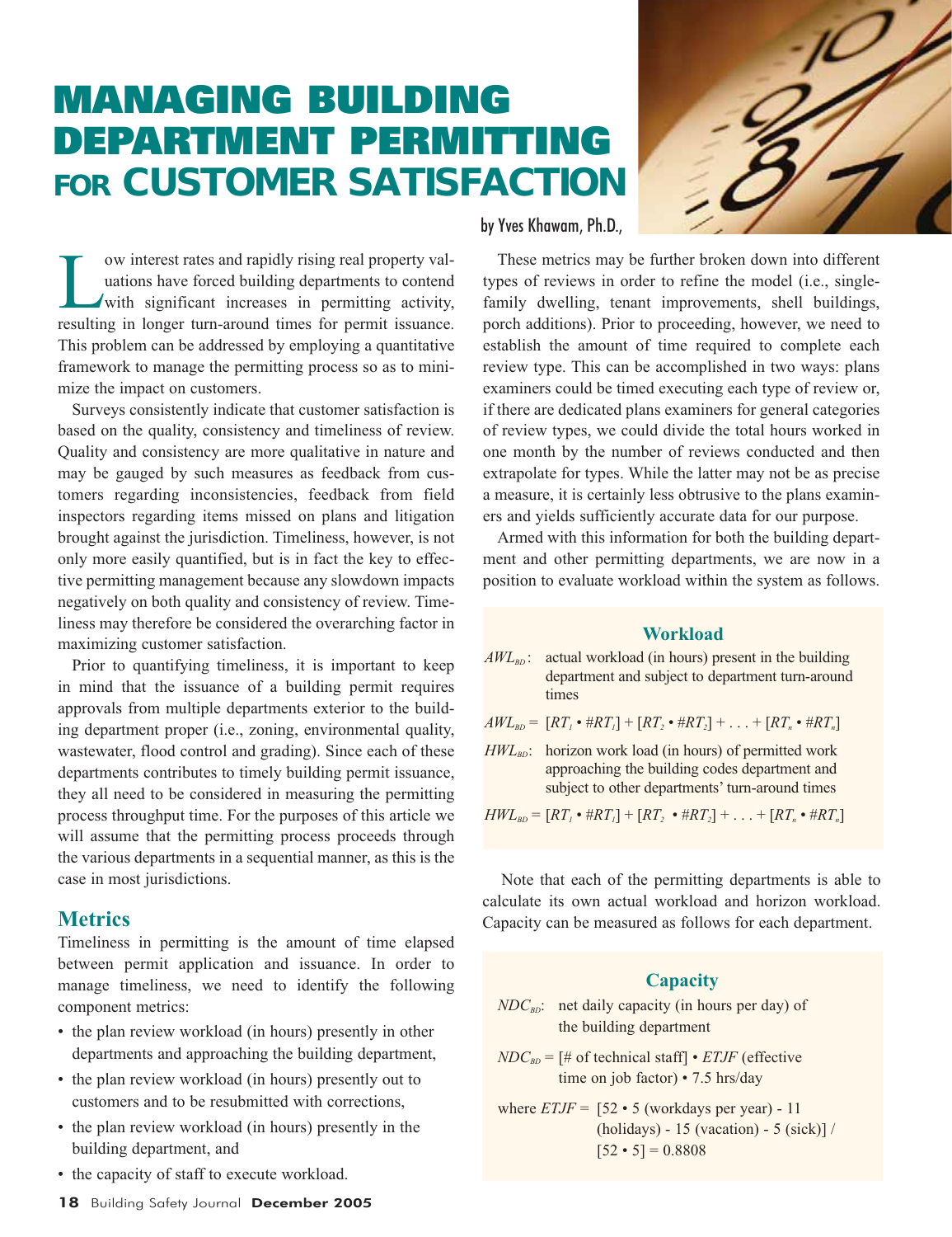In order to keep this model as simple as possible, queuing theory will be avoided by proposing the following workload capacity model.

### **Simplified Workload Capacity**

- $ATAT<sub>BD</sub>$ : actual turn-around time (in days) required to execute workload currently held by the building department  $ATAT_{BD} = AWL_{BD}$  /  $NDC_{BD}$
- $HPTAT_{BD}$ : horizon projected turn-around time (in days) of presently permitted work approaching the building department and subject to other departments' or clients' turn-around times

 $HPTAT_{BD} = HWL_{BD} / [(ATAT_{Adir} + ATATZ_{on} + ATAT_{Tech} \dots)]$  $F_{BD}$ *J* + *RR<sub>BD</sub>* 

where:

- $F_{BD}$  is a baseline factor (in hrs/day<sup>2</sup>) used to have *HPTAT*<sub>BD</sub> approximate *ATAT*<sub>BD</sub> based on average system capacity loading (this factor needs to be approximated for each participating department), and
- *RR<sub>BD</sub>* is a weighted approximation (in days) of work returned to clients for correction based on average number of re-reviews and average amount of time required to execute.

In the interest of keeping this model as simple as possible, limited variability is assumed for turn around times of preceding departments  $(HPTAT_{BD})$  because large turnaround variability would require a range of values for  $F_{BD}$ . However, this should not be problematic because the principal purpose is to forecast spikes in workload so as to trigger exterior help.

# **Acceptable Turn-Around Time**

An ideal management model of the permitting process would provide for instantaneous service to maximize customer satisfaction. Unfortunately, this is not feasible in the real world because a system with limited resources cannot instantaneously cope with a large spike in workload without experiencing system slowdown. A dwell time cushion is therefore required to moderate workload over a given period. This begs the question of what constitutes acceptable turn-around time.

Most clients might consider acceptable turn-around time to be two days, but this may not be possible in light of available resources. A good approach is to pick a conservative interval—say, ten days—and then proceed to reduce that time period until the limit of the workload capacity model is approached.

Before we proceed, it should be noted that this model assumes that there is a method in place to channel-off excess capacity, either to another jurisdiction through an intergovernmental agreement or to exterior plan review contract services. It must also be stressed that reducing turn-





Workload and capacity indicators.